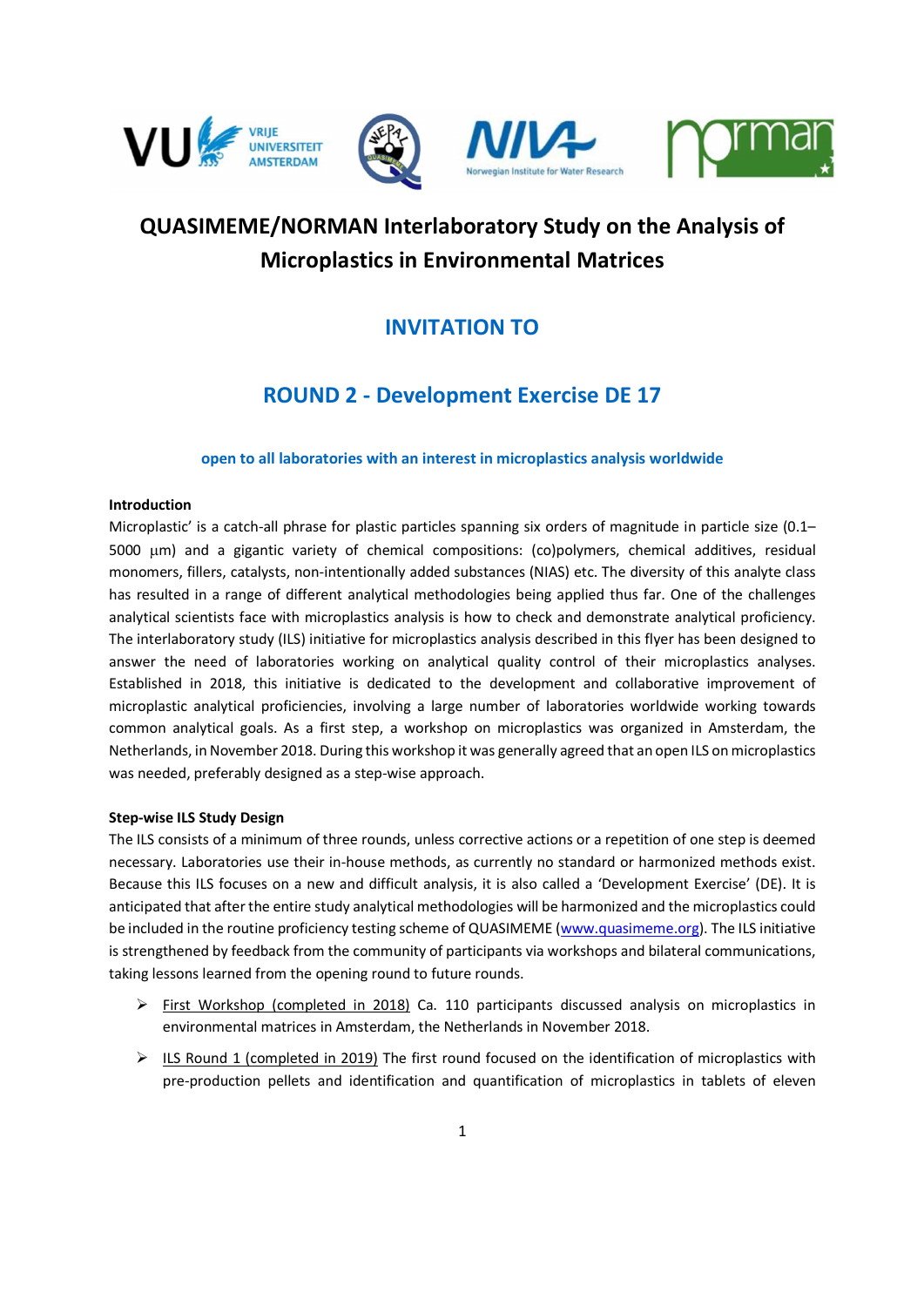different tests. The results and outcome of the first workshop and ILS round 1 have been described in a report, which has been sent to all participants of the first round.

- $\triangleright$  ILS Round 2 (current round) The second round will include besides tablets (as in first round) also the extraction of microplastics from more complex samples (e.g. sediments and/or fish).
- $\triangleright$  Second Workshop in 2020 (details will follow)
- $\triangleright$  ILS Round 3 (details will follow)

#### How to participate in the upcoming second round of ILS

All analytical methods are welcome. We encourage laboratories using Py-GC-MS to apply as well. NB Laboratories who did not participate in the first round are welcome to join this round.

Participants should register on or before 1<sup>st</sup> September 2020. To register, please return the completed 2020 Round 2 application form DE-17 Microplastics by email to quasimeme@wur.nl.

Suggestions with regard to the design of the study and the type of test materials are also welcome and may be added to your email. Upon receipt of your application form you will receive a confirmation of your participation and an invoice.

Participants in Round 2 may request a copy of the Round 1 report by emailing quasimeme@wur.nl.

Participation Fee The fee for participation in this study is 750 euro per round. If participants wish to register for rounds 2 and 3 together, a discount of 100 euro will be offered on the workshop registration fee, which will take place after round 2. Note that for each round, the test samples cannot be dispatched before receipt of participant fee.

#### Tentative 2020-2021 timeline

| 1 Spetember 2020 | Deadline registration                |
|------------------|--------------------------------------|
| 6 October 2020   | Dispatch of test materials           |
| 10 January 2021  | Deadline for returning results       |
| 12 April 2021    | Draft Report sent to participants    |
| 30 April 2021    | <b>Final Report</b>                  |
| 20-21 May 2021   | Second workshop and planning round 3 |
|                  |                                      |